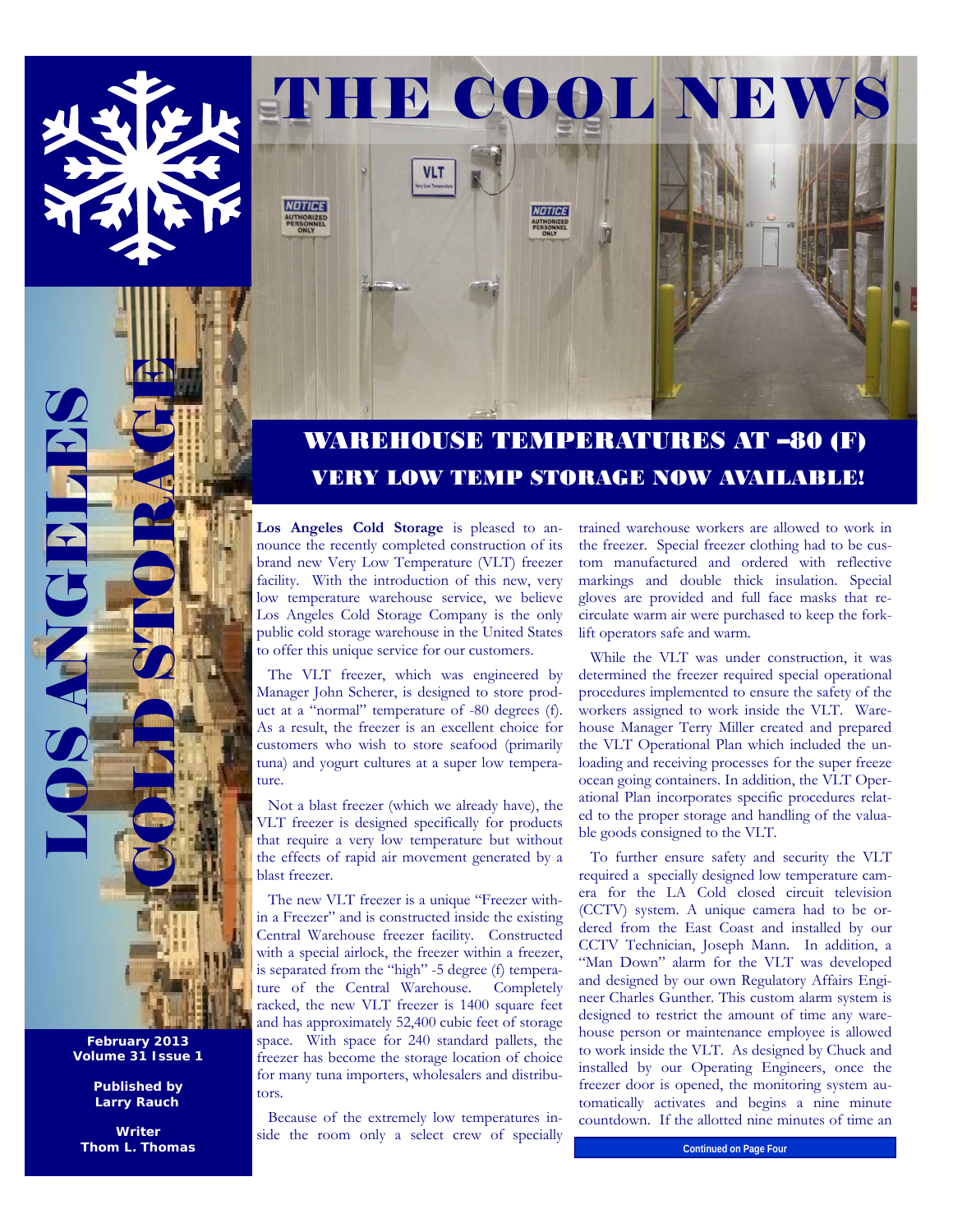## COOL NEWS February 2013 PAGE TWO

# *DO WE HAVE TIME FOR SAFETY?*

*By Sam Reyes, Manager of Transportation*

 There is more to warehouse safety than just complying with OSHA regulations and fire codes. It is easy to look at safety as just meeting the minimum mandated by law. This is not enough. We need to constantly review the best practices for safety. We should discuss the benefits and risks with our employees, supervisors and our visitors. It is vital we make the time to create a culture in all of our departments.

 A safe warehouse encourages productivity and it can also deliver cost savings. A safe workplace has higher employee satisfaction and fewer workplace disruptions. By working safely we can reduce absenteeism and equipment downtime. We can extend the life of our racks and material handling equipment and we can reduce damage to our customer's inventory.

### **Here are a few reminders:**

**Prevention of incidents and accidents begins with good housekeeping**. Housekeeping is essential to maintaining a safe warehouse. This means good common sense; keep docks and floors free of boxes, garbage, debris, dirt, and oil. Piles of trash, ice and debris are a slip and fall hazard and can hinder evacuation. Make sure that trash containers are available throughout the warehouse. Report flooring surfaces that are slippery or have holes. Report tripping hazards that need repair. Keep cords and wires off the floor. Clean all spills immediately and don't leave items in aisles, on the floor, or stacked insecurely. Also be sure to not block eye wash stations, extinguishers, sprinklers or fire exits

**Battery charging areas require their own care**. Common safety sense demands that battery charging areas include ventilation, eye wash and first-aid stations, acid neutralization and spill control systems. If your work area does not have these measures, then you should report it immediately to your supervisor. **Falls and other mishaps can be prevented**. We can all slip,

trip, stumble, fall, or be struck by falling objects and injure our hands, feet, toes and other body parts. Many of these types of accidents can be prevented. Keep work areas clear and swept clean at all times. Be cautious around open dock doors and use forklifts safety cages when lifting co-workers.

**Practice good back safety.** Proper lifting technique is critical to back health, but planning is also important. Before moving a box or anything else, you should ask yourself a few questions. How heavy is it? Where does it need to go? Test the load before lifting it. If it is too heavy or bulky, get help. Keep your back straight; don't bend over. Use your legs–not your back–to lift. Lift cartons by holding opposite top and bottom corners. After lifting, be sure you can see over the load and don't twist your back while carrying a load. If you need to turn, take small steps in the direction you want to go.

**Material handling equipment.** Employees who use forklifts must be properly trained and certified. You should immediately report (anonymously via our Hotline if needed) unsafe conditions or behavior. Remember to keep aisles passable. Don't assume that other equipment operators can see you or can react in time to stop. Use your horn! Look both ways and move slowly when emerging from aisles, doorways, or offices. Do not allow others to ride on your forklift or pallet jack.

**Pay attention to "almost" accidents.** Near misses can identify trends and damage that may help us avoid worse things in the future. Lost days to injury do not tell a complete story of the pain, suffering and time off work that costs workers and employers money.

**A last word on safety.** According to research, working in a warehouse is one of the 100 deadliest jobs in the United States. Falling boxes and containers, forklift and other vehicle accidents account for the majority of deaths. We must focus on maintaining a warehouse where safety is paramount. Make safety part of your daily job, remember that warehouse injuries are almost always preventable.

**Los Angeles Cold Always Has Time For Safety!** 

**Game One! Dave Weissenborn \$400.00 Michael Hamano \$150.00 Charles Gunther \$100.00** 

**Game Two! Jennifer Kaing \$400.00 Ricardo Martinez \$ 300.00 Jose Montoya \$150.00 Irma Arellanes \$100.00 Floyd Dixon \$ 100.00 Robert Martinez \$100.00** 

**No Lost Time Accidents! Game One has worked 560 + days without a lost time accident.** 

**Game Two has worked 829 + days without a lost time accident** 

## **\$afety Pay\$ Jackpot\$ LA COLD EMPLOYEES CELEBRATE SAFETY!**

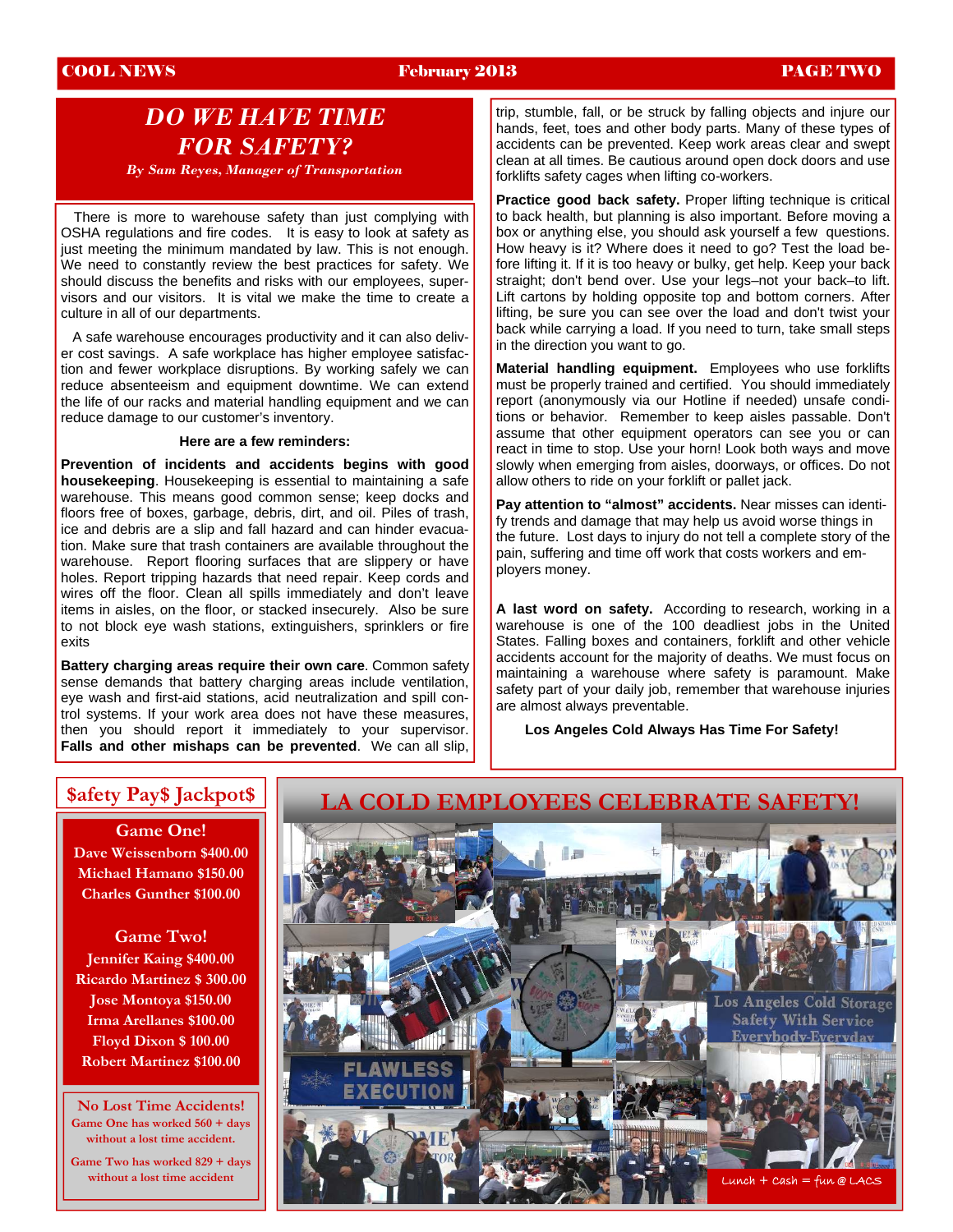## **COOL NEWS** February 2013 **PAGE**

# FROZEN FOOD DEFINED

**F**reezing food preserves it from the time it is prepared to the time it is eaten. Since early times, farmers, fishermen, and trappers preserved their game and produce in unheated buildings during the winter season. Freezing food slows down decomposition by turning residual moisture into ice, inhibiting the growth of most bacterial species. In the food commodity industry, the process is called IQF or Individually Quick Frozen.

 **P**reserving fresh food in domestic kitchens is achieved using household freezers. Initially, accepted advice to householders was to freeze food on the day of purchase. However, a 2012 initiative promotes advising consumers to start freezing of food "as soon as possible up to the product's 'use by' date. This important change has been supported by the food industry provided the food has been stored correctly up to that time.

**B**eginning in 1929, Clarence Birdseye

offered his quick-frozen foods to the public. Birdseye got the idea during fur -trapping expeditions to Labrador in 1912 and 1916, where he saw the natives use freezing to preserve foods.



Modern attempts at refrigeration began in the early 20th century in the meat packing industry. Eleanor Roosevelt included frozen foods on her trip to Russia. Other experiments, involving orange juice, ice cream and vegetables were conducted by the military near the end of the Second World War.

 **F**rozen products do not require any added preservatives because microorganisms do not grow when the temperature of the food is below +15°(f), which is sufficient on its own in preventing food spoilage in the short term. Freezing healthy food is an effective form of food preservation because the pathogens that cause food spoilage are killed or do not grow very rapidly at reduced temperatures.



 **F**oods may be preserved for several months by freezing but long-term frozen storage requires a constant temperature of zero degrees (0 °F) or less, a temperature which many non-industrial freezers cannot achieve.

 **S**cientists are continually researching new aspects of frozen food packaging. Modern industry food packaging offers a host of new technologies that can actively sense and then neutralize the presence of bacteria or other harmful species. Called "Active packaging" it can extend shelf-life, maintain product safety, and help preserve the food over a longer period of time.

 **S**ome challenges of frozen food requires the packaging to maintain its integrity throughout machine filling, sealing, freezing, storage, transporta-

tion, thawing, and often cooking. As many frozen foods are cooked in a microwave oven, manufacturers have developed packaging that can go straight from freezer to the microwave.



 **A**ccording to a study, the average American consumes seventy one frozen food products a year, most of which are pre-cooked frozen meals. Many television shows are now dedicated to the tasting and reviewing of frozen foods as popularity grows for the convenience, safety

and good taste of frozen food. With the industry growing domestically and internationally, the future of frozen food does not seem to be cooling down anytime soon.

## **Did You Know?**

Los Angeles Cold can expertly package frozen (and super frozen) product in insulated cartons and ship samples and small orders via overnight courier service, all over the world!

What is 1.75 million? The amount of cubic feet of warm air that has to be cooled from ambient temperature to -5 degrees (f) everyday at the Central Warehouse. **Brrrrrrrrrr…..** 

# **The Rauch Report Larry Rauch, President**



### **Management Meetings...not such a big secret after all**

 Have you ever wondered why the LACS management team disappears every other Tuesday morning? Have you ever been curious about what subjects we discuss during our twice monthly management meeting? Do you sometimes imagine what "critical" subjects the managers discuss when we are alone with our peers? Well here it is…No holding back……Here comes all the juicy details……..*We talk about you….We talk about business…and we talk about our customers.* 

 I know, not as exciting as you might have thought, but the meetings are usually full of interesting topics and everyone is engaged. How does this all work? Well to begin, we always have an agenda. The agenda is on each manager's computers and the attendees can add *any* subject they think we should discuss. First, we always have the "Big Four" agenda items, the four most important items that we include in each management meeting. Those are:

Employee Safety, Facility Sanitation & Security

Personnel and Human Resources

Business Statistics, Tonnage, Activity and New Business

UTL's, a review of loss & damage claims and/or freight claims.

 After we work through the Big Four, the meeting will usually move to a discussion of personal or department "Wins". Managers can talk about their most recent "Win" or report on a significant positive event in their department. An example of a "Win" is a perfect customer inventory, a compliment from a customer, or the successful resolution of a difficult customer problem. Celebrating "Wins" with our peers sets a positive tone to the meeting and allows us to celebrate efforts that have been helpful to our employees, customers or vendors.

 The remainder of the items on the agenda are usually updates from previous meetings or new items that need discussion as a group. Some examples from a recent meeting include:

- A discussion on how we could continue to differentiate LA Cold from other public warehouses. Out of this discussion came the idea to let our customers know in advance if they have a minimum lot coming up for renewal. This notice will allow our customer to release the product before a minimum lot charge invoices. We anticipate this improvement will begin after our next software upgrade.
- Department Quarterly Goals and Objectives were discussed. We periodically discuss our personal and department goals and objectives as a way to be sure everyone is on track. It is often helpful to discuss how we may be able to assist each other accomplishing our most important tasks.
- Thom and Renee, Co-Chairs of the Wellness Committee updated the management team on the development of the proposed company wellness program.
- Some other items we discussed included offering a few usable spare PC's to our own employees and the possibility of installing electronic information monitors around the warehouses that could carry a message of interest, for instance, Sam's Safety Smarts, or holiday closing announcements.

**THE RAUCH REPORT CONTINUES ON THE BACKPAGE.**